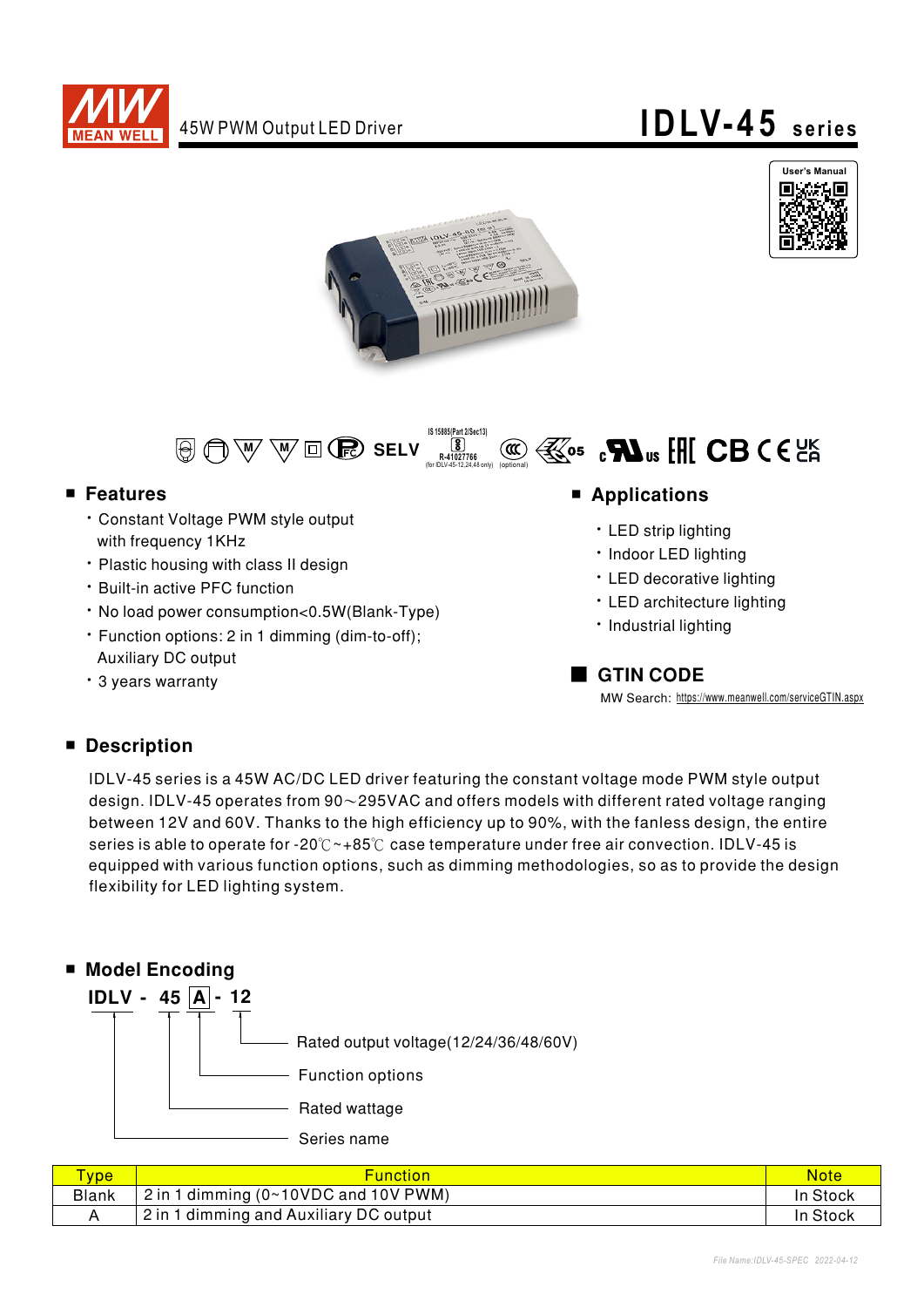

#### **SPECIFICATION**

| <b>MODEL</b>        |                                                                                                                               | IDLV-45□-12                                                                                                                                                                                                                                                                                                                                                                                                                                                                                                                                                                                                                                                                                                                                                                                                                                                                                                                                                                                                                                                                                                                                                                                                                                                            | IDLV-45 <sup>2</sup> -24                      | $IDLV-45$ $-36$ | IDLV-45 <sup>-48</sup>                                                                                           | IDLV-45 -60 |  |  |
|---------------------|-------------------------------------------------------------------------------------------------------------------------------|------------------------------------------------------------------------------------------------------------------------------------------------------------------------------------------------------------------------------------------------------------------------------------------------------------------------------------------------------------------------------------------------------------------------------------------------------------------------------------------------------------------------------------------------------------------------------------------------------------------------------------------------------------------------------------------------------------------------------------------------------------------------------------------------------------------------------------------------------------------------------------------------------------------------------------------------------------------------------------------------------------------------------------------------------------------------------------------------------------------------------------------------------------------------------------------------------------------------------------------------------------------------|-----------------------------------------------|-----------------|------------------------------------------------------------------------------------------------------------------|-------------|--|--|
|                     | <b>DC VOLTAGE</b>                                                                                                             | 12V                                                                                                                                                                                                                                                                                                                                                                                                                                                                                                                                                                                                                                                                                                                                                                                                                                                                                                                                                                                                                                                                                                                                                                                                                                                                    | 24 <sub>V</sub>                               | 36V             | 48V                                                                                                              | 60V         |  |  |
| <b>OUTPUT</b>       | <b>RATED CURRENT</b>                                                                                                          | 3.0A                                                                                                                                                                                                                                                                                                                                                                                                                                                                                                                                                                                                                                                                                                                                                                                                                                                                                                                                                                                                                                                                                                                                                                                                                                                                   | 1.88A                                         | 1.25A           | 0.94A                                                                                                            | 0.75A       |  |  |
|                     | <b>RATED POWER</b>                                                                                                            | 36W                                                                                                                                                                                                                                                                                                                                                                                                                                                                                                                                                                                                                                                                                                                                                                                                                                                                                                                                                                                                                                                                                                                                                                                                                                                                    | 45.12W                                        | 45W             | 45.12W                                                                                                           | 45W         |  |  |
|                     | <b>DIMMING RANGE</b>                                                                                                          | $0 - 100%$                                                                                                                                                                                                                                                                                                                                                                                                                                                                                                                                                                                                                                                                                                                                                                                                                                                                                                                                                                                                                                                                                                                                                                                                                                                             |                                               |                 |                                                                                                                  |             |  |  |
|                     | <b>VOLTAGE TOLERANCE</b>                                                                                                      | ±10%                                                                                                                                                                                                                                                                                                                                                                                                                                                                                                                                                                                                                                                                                                                                                                                                                                                                                                                                                                                                                                                                                                                                                                                                                                                                   |                                               |                 |                                                                                                                  |             |  |  |
|                     | <b>PWM FREQUENCY (Typ.)</b>                                                                                                   | 1KHz(±20%)                                                                                                                                                                                                                                                                                                                                                                                                                                                                                                                                                                                                                                                                                                                                                                                                                                                                                                                                                                                                                                                                                                                                                                                                                                                             |                                               |                 |                                                                                                                  |             |  |  |
|                     | <b>SETUP TIME Note.3</b>                                                                                                      | 500ms / 230VAC 1200ms/115VAC                                                                                                                                                                                                                                                                                                                                                                                                                                                                                                                                                                                                                                                                                                                                                                                                                                                                                                                                                                                                                                                                                                                                                                                                                                           |                                               |                 |                                                                                                                  |             |  |  |
|                     | <b>AUXILIARY DC OUTPUT Note.4</b>                                                                                             | Nominal 12V (deviation 11.4~12.6)@50mA for A-Type only                                                                                                                                                                                                                                                                                                                                                                                                                                                                                                                                                                                                                                                                                                                                                                                                                                                                                                                                                                                                                                                                                                                                                                                                                 |                                               |                 |                                                                                                                  |             |  |  |
|                     | <b>VOLTAGE RANGE Note.2</b>                                                                                                   | $90 \sim 295$ VAC<br>(Please refer to "STATIC CHARACTERISTIC" section)                                                                                                                                                                                                                                                                                                                                                                                                                                                                                                                                                                                                                                                                                                                                                                                                                                                                                                                                                                                                                                                                                                                                                                                                 |                                               |                 |                                                                                                                  |             |  |  |
|                     | <b>FREQUENCY RANGE</b>                                                                                                        | $47 - 63$ Hz                                                                                                                                                                                                                                                                                                                                                                                                                                                                                                                                                                                                                                                                                                                                                                                                                                                                                                                                                                                                                                                                                                                                                                                                                                                           |                                               |                 |                                                                                                                  |             |  |  |
| <b>INPUT</b>        | <b>POWER FACTOR (Typ.)</b>                                                                                                    | PF>0.95/115VAC, PF>0.92/230VAC, PF>0.9/277VAC@full load<br>(Please refer to "POWER FACTOR (PF) CHARACTERISTIC" section)                                                                                                                                                                                                                                                                                                                                                                                                                                                                                                                                                                                                                                                                                                                                                                                                                                                                                                                                                                                                                                                                                                                                                |                                               |                 |                                                                                                                  |             |  |  |
|                     | TOTAL HARMONIC DISTORTION                                                                                                     | THD<20%(@load≧60%/115VAC,230VAC; @load≧75%/277VAC)<br>(Please refer to "TOTAL HARMONIC DISTORTION" section)                                                                                                                                                                                                                                                                                                                                                                                                                                                                                                                                                                                                                                                                                                                                                                                                                                                                                                                                                                                                                                                                                                                                                            |                                               |                 |                                                                                                                  |             |  |  |
|                     | <b>EFFICIENCY (Typ.)</b>                                                                                                      | 84%                                                                                                                                                                                                                                                                                                                                                                                                                                                                                                                                                                                                                                                                                                                                                                                                                                                                                                                                                                                                                                                                                                                                                                                                                                                                    | 86%                                           | 88%             | 88%                                                                                                              | 90%         |  |  |
|                     | <b>AC CURRENT (Typ.)</b>                                                                                                      | 0.6A / 115VAC                                                                                                                                                                                                                                                                                                                                                                                                                                                                                                                                                                                                                                                                                                                                                                                                                                                                                                                                                                                                                                                                                                                                                                                                                                                          | 0.4A/230VAC                                   | 0.3A / 277VAC   |                                                                                                                  |             |  |  |
|                     | <b>INRUSH CURRENT(Typ.)</b>                                                                                                   | COLD START 30A(twidth=150µs measured at 50% Ipeak) at 230VAC; Per NEMA 410                                                                                                                                                                                                                                                                                                                                                                                                                                                                                                                                                                                                                                                                                                                                                                                                                                                                                                                                                                                                                                                                                                                                                                                             |                                               |                 |                                                                                                                  |             |  |  |
|                     | MAX. No. of PSUs on 16A<br><b>CIRCUIT BREAKER</b>                                                                             | 32 units (circuit breaker of type B) / 32 units (circuit breaker of type C) at 230VAC                                                                                                                                                                                                                                                                                                                                                                                                                                                                                                                                                                                                                                                                                                                                                                                                                                                                                                                                                                                                                                                                                                                                                                                  |                                               |                 |                                                                                                                  |             |  |  |
|                     | <b>LEAKAGE CURRENT</b>                                                                                                        | <0.75mA/277VAC                                                                                                                                                                                                                                                                                                                                                                                                                                                                                                                                                                                                                                                                                                                                                                                                                                                                                                                                                                                                                                                                                                                                                                                                                                                         |                                               |                 |                                                                                                                  |             |  |  |
|                     | <b>NO LOAD POWER CONSUMPTION</b>                                                                                              | <0.5W for Blank-Type, <1.2W for A-Type                                                                                                                                                                                                                                                                                                                                                                                                                                                                                                                                                                                                                                                                                                                                                                                                                                                                                                                                                                                                                                                                                                                                                                                                                                 |                                               |                 |                                                                                                                  |             |  |  |
|                     | <b>SHORT CIRCUIT</b>                                                                                                          | Shut down O/P voltage, re-power on to recovery                                                                                                                                                                                                                                                                                                                                                                                                                                                                                                                                                                                                                                                                                                                                                                                                                                                                                                                                                                                                                                                                                                                                                                                                                         |                                               |                 |                                                                                                                  |             |  |  |
| <b>PROTECTION</b>   | $105 - 115%$<br><b>OVER CURRENT</b><br>Protection type : Hiccup mode, recovers automatically after fault condition is removed |                                                                                                                                                                                                                                                                                                                                                                                                                                                                                                                                                                                                                                                                                                                                                                                                                                                                                                                                                                                                                                                                                                                                                                                                                                                                        |                                               |                 |                                                                                                                  |             |  |  |
|                     |                                                                                                                               |                                                                                                                                                                                                                                                                                                                                                                                                                                                                                                                                                                                                                                                                                                                                                                                                                                                                                                                                                                                                                                                                                                                                                                                                                                                                        |                                               |                 |                                                                                                                  |             |  |  |
|                     | WORKING TEMP.                                                                                                                 | Tcase=-20 ~ +85℃ (Please refer to " OUTPUT LOAD vs TEMPERATURE" section)                                                                                                                                                                                                                                                                                                                                                                                                                                                                                                                                                                                                                                                                                                                                                                                                                                                                                                                                                                                                                                                                                                                                                                                               |                                               |                 |                                                                                                                  |             |  |  |
|                     | <b>MAX. CASE TEMP.</b>                                                                                                        | Tcase=+85°C                                                                                                                                                                                                                                                                                                                                                                                                                                                                                                                                                                                                                                                                                                                                                                                                                                                                                                                                                                                                                                                                                                                                                                                                                                                            |                                               |                 |                                                                                                                  |             |  |  |
| <b>ENVIRONMENT</b>  | WORKING HUMIDITY                                                                                                              | $20 \sim 90\%$ RH non-condensing                                                                                                                                                                                                                                                                                                                                                                                                                                                                                                                                                                                                                                                                                                                                                                                                                                                                                                                                                                                                                                                                                                                                                                                                                                       |                                               |                 |                                                                                                                  |             |  |  |
|                     | <b>STORAGE TEMP., HUMIDITY</b>                                                                                                | $-40 \sim +80^{\circ}$ C. 10 ~ 95% RH                                                                                                                                                                                                                                                                                                                                                                                                                                                                                                                                                                                                                                                                                                                                                                                                                                                                                                                                                                                                                                                                                                                                                                                                                                  |                                               |                 |                                                                                                                  |             |  |  |
|                     | <b>TEMP. COEFFICIENT</b>                                                                                                      | $\pm 0.03\%$ /°C (0 ~ 40°C)                                                                                                                                                                                                                                                                                                                                                                                                                                                                                                                                                                                                                                                                                                                                                                                                                                                                                                                                                                                                                                                                                                                                                                                                                                            |                                               |                 |                                                                                                                  |             |  |  |
|                     | VIBRATION                                                                                                                     | 10 ~ 500Hz, 2G 10min./1cycle, period for 60min. each along X, Y, Z axes                                                                                                                                                                                                                                                                                                                                                                                                                                                                                                                                                                                                                                                                                                                                                                                                                                                                                                                                                                                                                                                                                                                                                                                                |                                               |                 |                                                                                                                  |             |  |  |
|                     | <b>SAFETY STANDARDS</b>                                                                                                       | UL8750, CSA C22.2 NO.250.13-12; BS EN/EN 61347-1 & BS EN/EN 61347-2-13 independent,<br>BS EN/EN62384, BIS IS15885 (for IDLV-45-12, 24, 48 only), EAC TP TC 004 approved                                                                                                                                                                                                                                                                                                                                                                                                                                                                                                                                                                                                                                                                                                                                                                                                                                                                                                                                                                                                                                                                                                |                                               |                 |                                                                                                                  |             |  |  |
| <b>SAFETY &amp;</b> | <b>WITHSTAND VOLTAGE</b><br>I/P-O/P:3.75KVAC<br><b>ISOLATION RESISTANCE</b><br>I/P-O/P:100M Ohms / 500VDC / 25°C/ 70% RH      |                                                                                                                                                                                                                                                                                                                                                                                                                                                                                                                                                                                                                                                                                                                                                                                                                                                                                                                                                                                                                                                                                                                                                                                                                                                                        |                                               |                 |                                                                                                                  |             |  |  |
| <b>EMC</b>          |                                                                                                                               |                                                                                                                                                                                                                                                                                                                                                                                                                                                                                                                                                                                                                                                                                                                                                                                                                                                                                                                                                                                                                                                                                                                                                                                                                                                                        |                                               |                 |                                                                                                                  |             |  |  |
|                     | <b>EMC EMISSION</b>                                                                                                           | Compliance to BS EN/EN55015, BS EN/EN61000-3-2 Class C (@load ≥ 60%) ; BS EN/EN61000-3-3,<br>EAC TP TC 020                                                                                                                                                                                                                                                                                                                                                                                                                                                                                                                                                                                                                                                                                                                                                                                                                                                                                                                                                                                                                                                                                                                                                             |                                               |                 |                                                                                                                  |             |  |  |
|                     | <b>EMC IMMUNITY</b>                                                                                                           | EAC TP TC 020                                                                                                                                                                                                                                                                                                                                                                                                                                                                                                                                                                                                                                                                                                                                                                                                                                                                                                                                                                                                                                                                                                                                                                                                                                                          |                                               |                 | Compliance to BS EN/EN61000-4-2,3,4,5,6,8,11; BS EN/EN61547, light industry level(surge immunity:Line-Line:1KV), |             |  |  |
|                     | <b>MTBF</b>                                                                                                                   | 4229.8K hrs min.                                                                                                                                                                                                                                                                                                                                                                                                                                                                                                                                                                                                                                                                                                                                                                                                                                                                                                                                                                                                                                                                                                                                                                                                                                                       | Telcordia SR-332 (Bellcore) ; 434.9K hrs min. |                 | MIL-HDBK-217F $(25^{\circ}C)$                                                                                    |             |  |  |
| <b>OTHERS</b>       | <b>DIMENSION</b>                                                                                                              | 120*75*25mm (L*W*H)                                                                                                                                                                                                                                                                                                                                                                                                                                                                                                                                                                                                                                                                                                                                                                                                                                                                                                                                                                                                                                                                                                                                                                                                                                                    |                                               |                 |                                                                                                                  |             |  |  |
|                     | <b>PACKING</b>                                                                                                                | 0.22Kg;54pcs/13Kg/0.93CUFT                                                                                                                                                                                                                                                                                                                                                                                                                                                                                                                                                                                                                                                                                                                                                                                                                                                                                                                                                                                                                                                                                                                                                                                                                                             |                                               |                 |                                                                                                                  |             |  |  |
| <b>NOTE</b>         | connected to the mains.                                                                                                       | 1. All parameters NOT specially mentioned are measured at 230VAC input, rated current and 25°C of ambient temperature.<br>2. De-rating may be needed under low input voltages. Please refer to "STATIC CHARACTERISTIC" sections for details.<br>3. Length of set up time is measured at cold first start. Turning ON/OFF the driver may lead to increase of the set up time.<br>4. Aux. 12V will be damaged with short circuit; It will not be available with dimming off or output no load condition.<br>5. The driver is considered as a component that will be operated in combination with final equipment. Since EMC performance will be<br>affected by the complete installation, the final equipment manufacturers must re-qualify EMC Directive on the complete installation again.<br>6. The ambient temperature derating of $3.5^{\circ}$ C/1000m with fanless models and of $5^{\circ}$ C/1000m with fan models for operating altitude higher than 2000m(6500ft).<br>7. To fulfill requirements of the latest ErP regulation for lighting fixtures, this LED power supply can only be used behind a switch without permanently<br>X Product Liability Disclaimer: For detailed information, please refer to https://www.meanwell.com/serviceDisclaimer.aspx |                                               |                 |                                                                                                                  |             |  |  |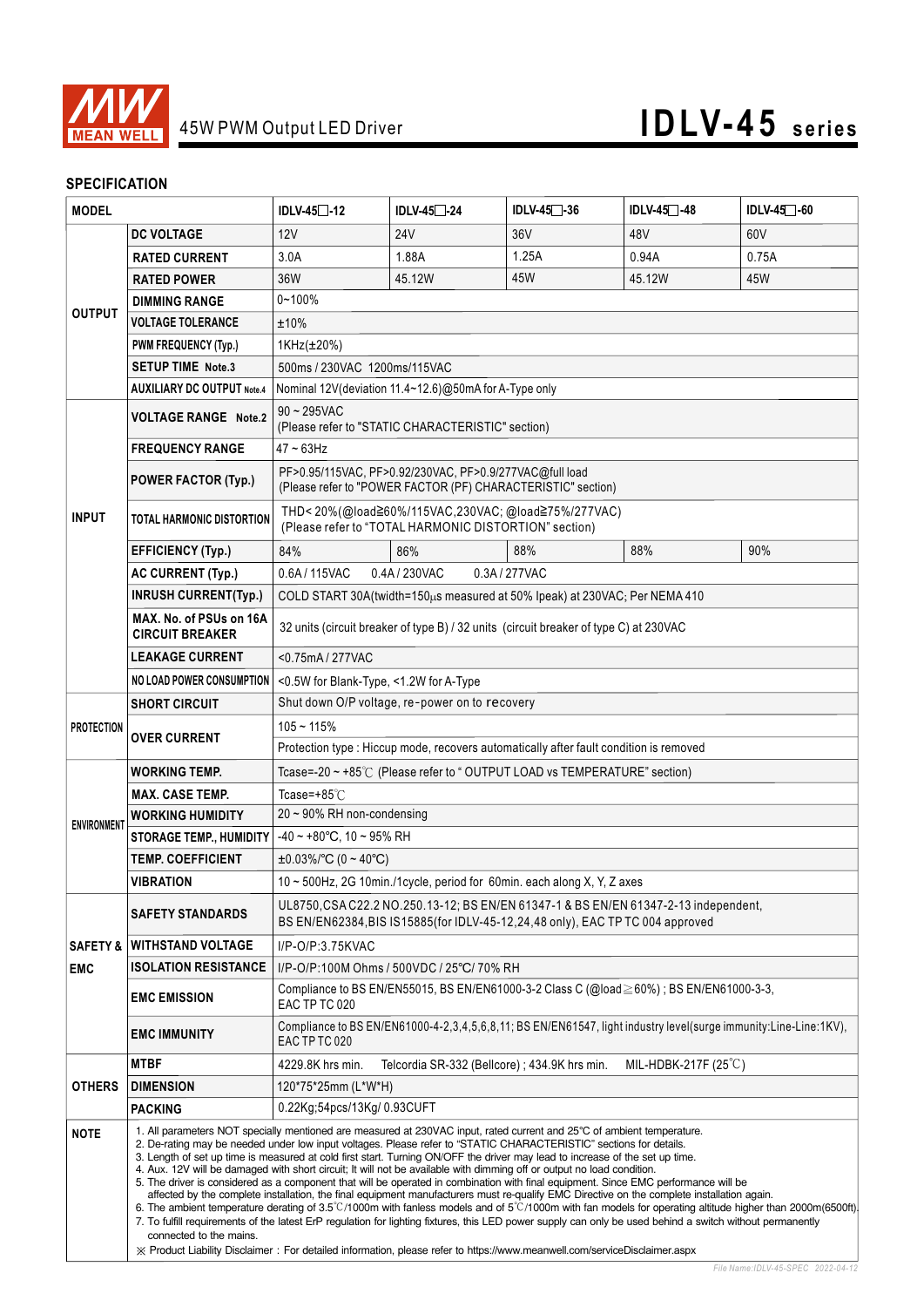

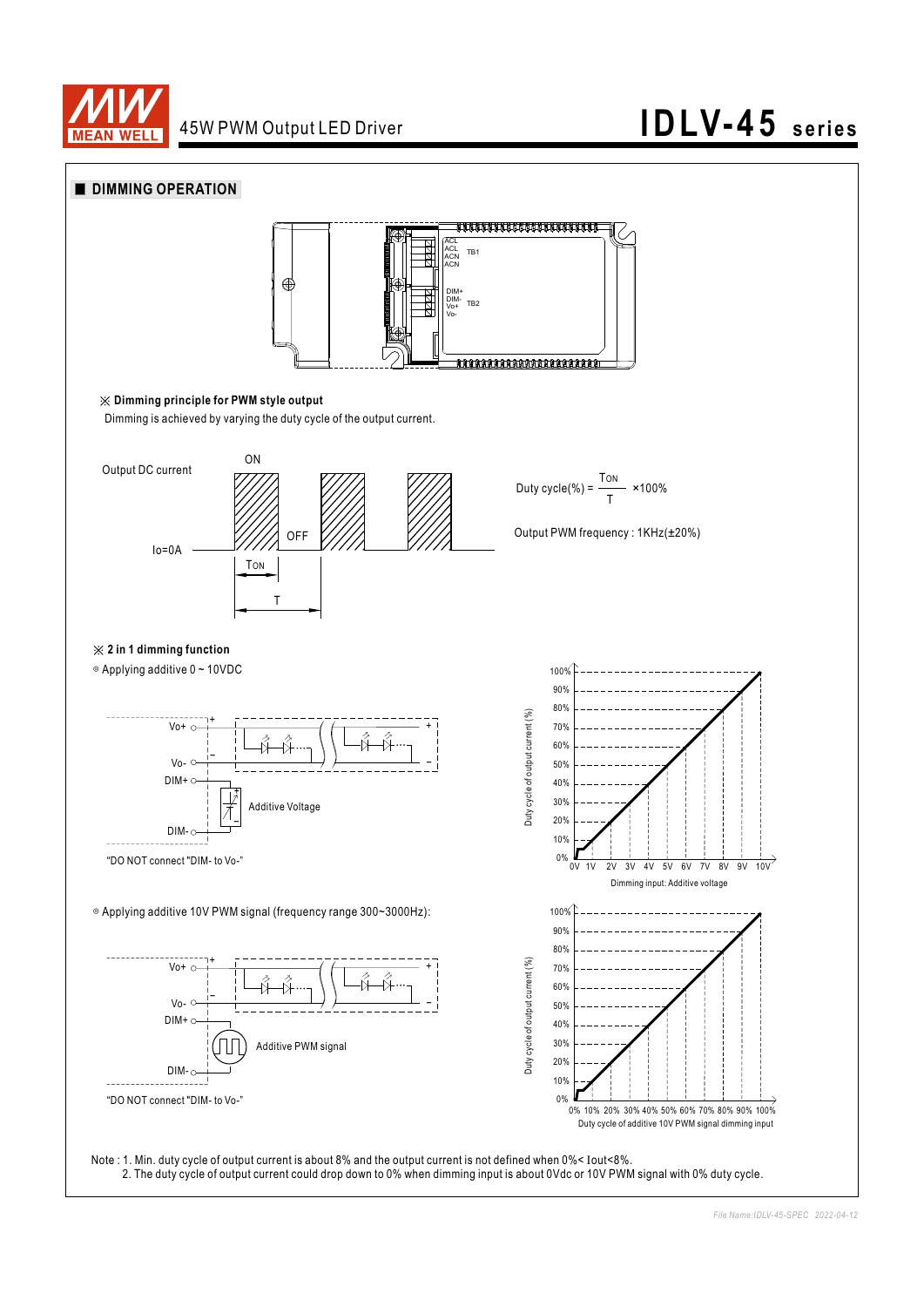



*File Name:IDLV-45-SPEC 2022-04-12*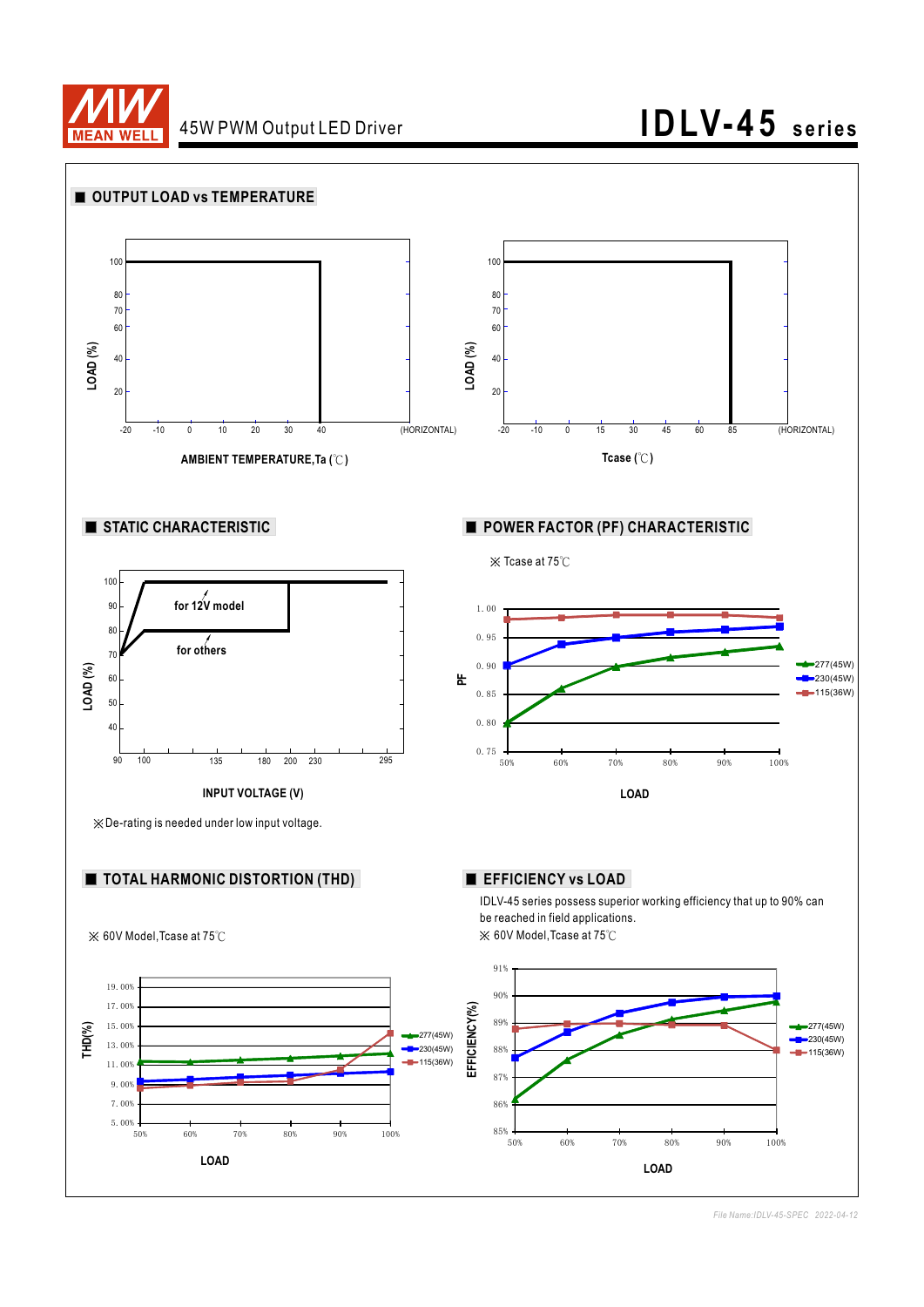